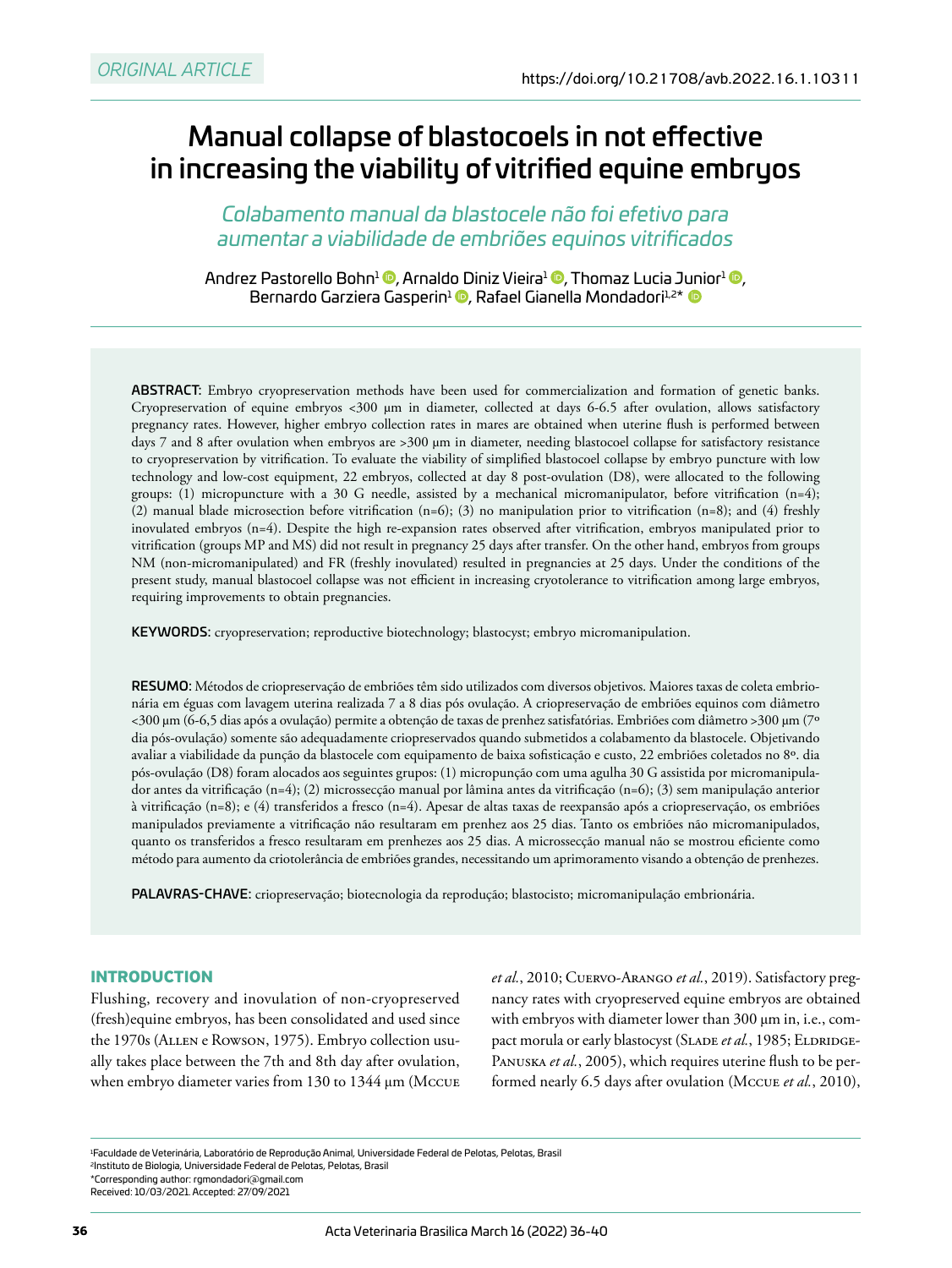before the capsule is completely formed. However, during this period, embryos are collected in less than 50% of flushings. The low recovery rate is related to the possible delay in the displacement of the embryo through the oviduct (HINRICHS e Choi, 2016). Therefore, a longer interval between ovulation and collection is related to an increase in the embryo recovery rate (BATTUT et al., 1997) and, consequently, to the recovery of embryos larger than 300 μm.

Although several studies have aimed to improve cryopreservation techniques for equine embryos, alternatives for cryopreservation of larger structures (> 300 μm) still have limitations (BARFIELD et al., 2009; CHOI et al., 2010; SCHERZER *et al.*, 2011; Diaz *et al.*, 2016; Ferris *et al.*, 2016; Weiss *et al.*, 2016; Sanchez *et al.*, 2017). Cryopreservation methods lead to a rearrangement of the biological membrane structure, changing its functionality (HOLT, 2000). Among the cryopreservation techniques, vitrification is an alternative to slow freezing, as it is a process that prevents the formation of ice crystals, resulting in an amorphous stage with an appearance similar to glass. To achieve this condition, it is necessary to reduce the volume of the samples, to increase the concentrations of cryoprotectants and to use support systems that allow high speed cooling (VAJTA e NAGY, 2006). Equine embryos larger than 300 μm, usually recovered from D7 onwards, where the embryo recovery rate is greater (BATTUT et al., 1997), have structural characteristics which impair the cryopreservation process. To reduce the embryonic volume, several techniques are being tested (reviewed by (BOHN et al., 2020), such as osmotic dehydration (BARFIELD et al., 2009); laser microperforation (Scherzer *et al.*, 2011); blastocoel manual micropuncture (FERRIS et al., 2016) or micromanipulation assistance (CHOI *et al.*, 2010; Diaz *et al.*, 2016; Weiss *et al.*, 2016; Sanchez *et al.*, 2017). Currently, these techniques are normally executed with micromanipulators, which are used mainly in research centers due to their high cost and the need for specialized training for operation (Вверваска et al., 1995), so they have limited use in commercial field practice. At the same time, there has been an improvement in the embryo survival rate after vitrification, through improvements in the vitrification solution, for example, with the addition of dimethyl sulfoxide (DMSO) and the use of open supports (Weiss *et al.*, 2016; Sanchez *et al.*, 2017; Wilsher *et al.*, 2018).

According to the available information, the association of blastocoel collapse by micromanipulation with vitrification in open supports, and the use of an adequate vitrification solution, represent promising methods for the cryopreservation of equine embryos with a diameter > 300 μm. However, the use of expensive equipment limits their applicability. To address this problem, this study proposes the use of the manual micromanipulation technique developed for performing embryonic biopsies under field conditions (BREDBACKA et al., 1995) as an alternative for collapsing the blastocoel of equine embryos prior to vitrification.

## **MATERIAL AND METHODS**

All described procedures were approved by the Animal Experimentation Ethics Committee from Federal University of Pelotas (Document 110/2018/CEEA/REITORIA).

Twenty embryo-donor mares, from 2 to 19 years old, predominantly from the Crioulo breed, were used. Thirty-five embryos were collected from 65 uterine flushes. Previously, the donor mares were submitted to ultrasonographic control of follicular development, to identify the appropriate time for ovulation induction. When the follicle reached 35mm, ovulation was induced with 1000 IU IM hCG (Human Chorionic Gonadotropin)(JACOB et al., 2012). Artificial inseminations were conducted with fresh or refrigerated semen, with at least 500 x 10<sup>6</sup> motile spermatozoa, 24 hours after ovulation induction (Jacob *et al.*, 2012). Ovulation time was considered as day 0 (D0) and all uterine flushes were performed on D8 (Mccue e Squires, 2015).

The closed system technique (Scorr et al., 2012) was used for uterine flushing, consuming, on average, 3 liters of ringer lactate per procedure. The contents of the embryo collecting filter were transferred to a Petri dish, allowing the location and measurement of the embryo under a stereomicroscope. Embryo diameter was determined by a graduated ocular lens. After these procedures, the embryos were washed in appropriate media and kept in a holding medium – HM [medium 199 with hepes + 10% bovine calf serum (BCS)] (Mccue e Squires, 2015), on a warming table at 37°C, until the allocation to the experimental groups.

Embryos were allocated to four groups: MP- micropuncture with a 30 G needle assisted by a mechanical micromanipulator before vitrification (n=4); MS - manual microsection by blade before vitrification (n=6); NM - no manipulation prior to vitrification (n=8); and  $FR$  – control freshly inovulated (n=4).

All vitrification procedures were carried out in handmade hemi-straws (Vanderzwalmen *et al.*, 2000). Initially, embryos were exposed to stabilization solution – SS [7.5% Dimethyl sulfoxide (DMSO) + 7.5% Ethylene Glycol (EG) in HM] at 37 °C, for 150 seconds. Then, the embryos were transferred to the vitrification solution - VS [15% DMSO + 15% EG + 0.5M Sucrose (SUC) + 20% BCS in medium 199]. Each embryo, with 2 μL of VS, was placed in a hemistraw and immediately immersed in liquid nitrogen for 30 seconds (Scherzer *et al.*, 2011). Each hemi-straw containing an embryo was placed in a 0.5 mL straw previously identified for storage in a cryogenic cylinder until warming.

Warming was performed as described by (Scherzer *et al.*, 2007), with modifications. Hemi-straws containing embryos were exposed to air for 10 seconds and then immersed in 39°C warming solutions (WS), using a stepwise method: 30 seconds in WS1 [0.5M SUC in HM], and 4 minutes in WS2 (0.25M SUC in HM). After this, warmed embryos were transferred to HM for embryo loading in a 0.5 mL straw for inovulation (Mccue e Squires, 2015).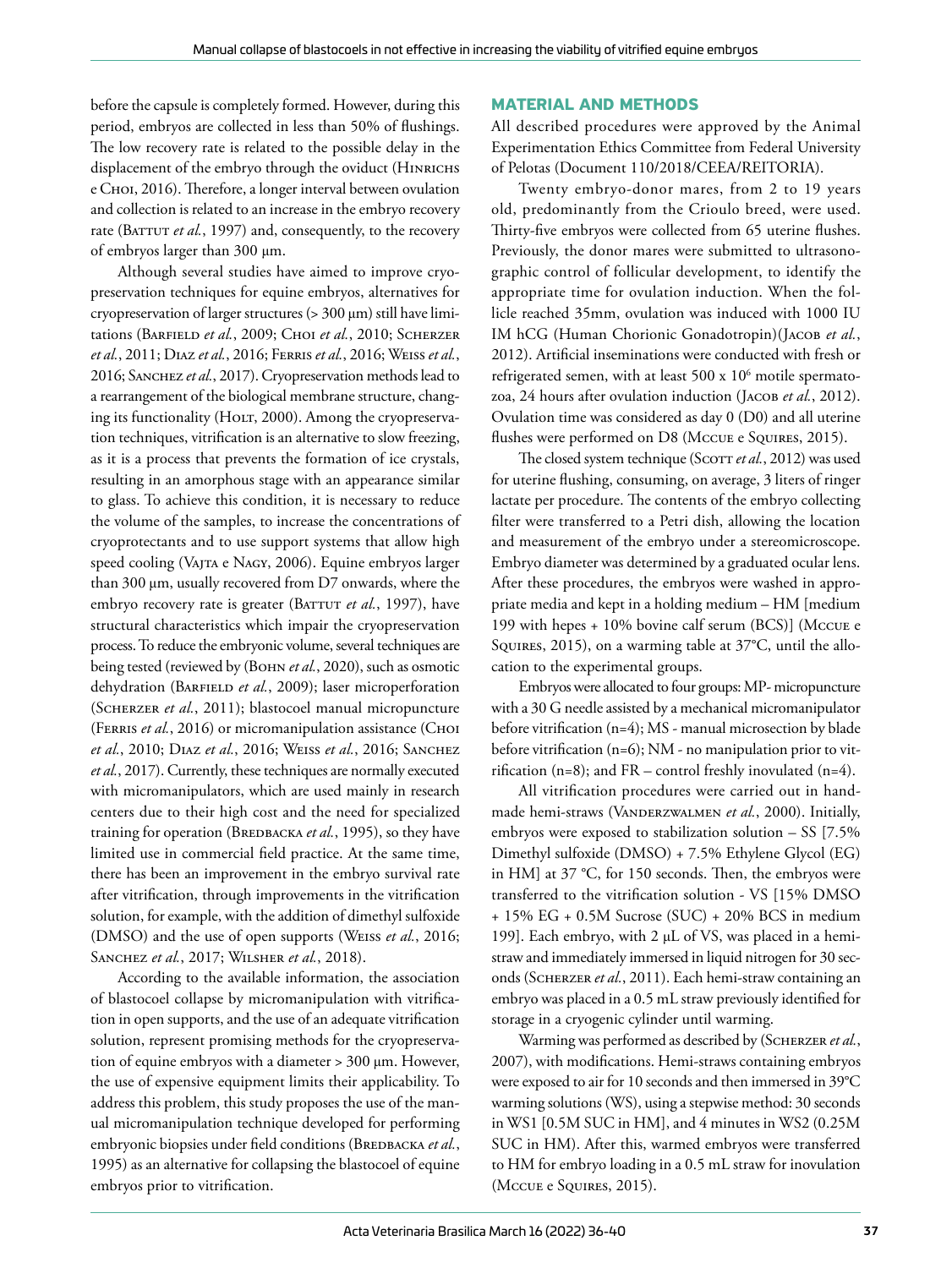In the MP group, embryos were punctured with a 30G needle ((FERRIS et al., 2016), using mechanical micromanipulator assistance. After fixing the embryo in a holding pipette, the needle was inserted into the blastocoel from the opposite side of the embryonic mass under stereomicroscope. In this group, the average diameter of the embryos was 900 μm (660-1560 μm).

For the MS group, the embryos were submitted to manual microsection methodology (BREDBACKA et al., 1995), using a razor-blade fragment. An incision was made in the blastocoel, on the opposite side of the embryonic mass. In this group, the average diameter of the embryos was 940 μm (660-1500 μm).

In the NM group, the embryos were not micromanipulated before vitrification. In this group, embryos had an average of 528 μm (180-1140 μm). Embryos in the FR group were not micromanipulated and not vitrified before inovulation. In this group, embryos had an average 360 μm (180-480 μm).

Recipient mares used for embryo inovulation were predominantly from the Crioulo breed, with an average age of 5.2 years (between 4 and 14 years), kept in native pasture, with mineral salt supplementation and ad libitum access to water. The recipients were kept separate from the donors, and their estrous cycle was monitored by ultrasound-assisted rectal palpation. The day of ovulation was considered as day 0 (D0), and all embryos were inovulated when the recipients were at D5 of the cycle, that is, 3 days earlier than the donor (Jacob *et al.*, 2012).

Blastocoel collapse of embryos from the MP or MS groups was confirmed by visualizing the contraction of the structure and consequent reduction of the embryonic diameter under a stereomicroscope. Before inovulation, all embryos were evaluated according to their re-expansion capacity in HM after warming.

For inovulation, embryos were loaded in sterile 0.5 ml straws in the center of 3 columns of the holding medium, separated by air bubbles. The straw was placed in an embryo inovulator and in a inovulation sheath protected by a sterile sanitary jacket (Mccue e Squires, 2015).

After inovulation, the recipients were kept in the same housing conditions, and the first pregnancy diagnosis was made eight days after the procedure. The first diagnosis was made by ultrasonography, verifying the presence of the embryonic vesicle (Mccue e Souires, 2015), and the confirmation was made seven days later (Wilsher, S. *et al.*, 2020).

Recipient mares had the following data recorded: 1) day of ovulation; 2) day of embryo inovulation in relation to ovulation; 3) first pregnancy diagnosis 8 days after inovulation; positive (presence of embryonic vesicle) or negative (absence of embryonic vesicle); 4) second pregnancy diagnosis 7 days after the first one.

After verification of normality by the Shapiro-Wilk test, the size of the embryos was compared by ANOVA and the means contrasted by the Tukey test (significance level of  $P < 0.05$ ). The other data were not submitted to statistical analysis due to the low number of samples.

#### **RESULTS AND DISCUSSION**

The embryo recovery rate was 53% (35/66), which is similar to previous descriptions in the literature (Mccue *et al.*, 2010; JACOB et al., 2012; McCUE e SQUIRES, 2015). The average embryo diameter (676.9 μm) and its variation (from 180 to 1560 μm) was also similar to those described elsewhere (Mccue *et al.*, 2010; Scherzer *et al.*, 2011; Mccue e Squires, 2015; Ferris *et al.*, 2016; Wilsher, Sandra *et al.*, 2020). From all embryos obtained, 85.7% (30/35) were at the expanded blastocyst stage, having similar quality to those in previous studies (Mccue *et al.*, 2010; Mccue e Squires, 2015; Ferris *et al.*, 2016; Cuervo-Arango *et al.*, 2018). These data indicate that the embryos obtained in this experiment are similar to those evaluated in previous studies on the subject (CHOI *et al.*, 2011; Scherzer *et al.*, 2011; Wilsher, S. *et al.*, 2020; Wilsher, Sandra *et al.*, 2020).

Manual collapse of the blastocoel was not effective in increasing the pregnancy rate with vitrified equine embryos (Table 1). The pregnancy rate for the FR group was consistent with the rates described in the literature (JACOB et al., 2012; Cuervo-Arango *et al.*, 2018), evidencing the technical capacity of the veterinarian who performed the procedures. Embryos with a larger diameter were selected to undergo the

|  | <b>Table 1.</b> Embryo diameter prior to handling, and pregnancy rates 16 and 25 days after inovulation in recipient mares. |  |  |  |  |  |  |  |  |  |  |  |  |  |
|--|-----------------------------------------------------------------------------------------------------------------------------|--|--|--|--|--|--|--|--|--|--|--|--|--|
|--|-----------------------------------------------------------------------------------------------------------------------------|--|--|--|--|--|--|--|--|--|--|--|--|--|

|                          | <b>Experimental group</b> |                         |                          |                         |  |  |  |  |
|--------------------------|---------------------------|-------------------------|--------------------------|-------------------------|--|--|--|--|
|                          | <b>MP</b>                 | <b>MS</b>               | <b>NM</b>                | <b>FR</b>               |  |  |  |  |
| Embruo diameter (µm)     |                           |                         |                          |                         |  |  |  |  |
| Average                  | $900 \pm 130.4$ ab        | $940 \pm 106.5^{\circ}$ | $502.5 \pm 92.2^{\circ}$ | $390 \pm 130.4^{\circ}$ |  |  |  |  |
| Amplitude                | 660-1560                  | 660-1500                | 180-1140                 | 180-480                 |  |  |  |  |
| Pregnancy rate (16 days) | $1/4$ (25%)               | $2/6$ (33.7%)           | $4/8(50\%)$              | 3/4(75%)                |  |  |  |  |
| Pregnancy rate (25 days) | 0/4(0%)                   | 0/6(0%)                 | $1/8$ (12.5%)            | 3/4(75%)                |  |  |  |  |
| Embryo re-expansion rate | 3/4(75%)                  | 4/6(66.7%)              | 6/8(75%)                 |                         |  |  |  |  |

MP: vitrification after micropuncture with a 30 G needle assisted by a micromanipulator; MS: vitrification after manual microsection by blade with manual control; NM: vitrification without manipulation; FR: inovulation without micromanipulation and vitrification. <sup>ab</sup>Mean  $\pm$  SEM with distinct exponents differ by P < 0.05.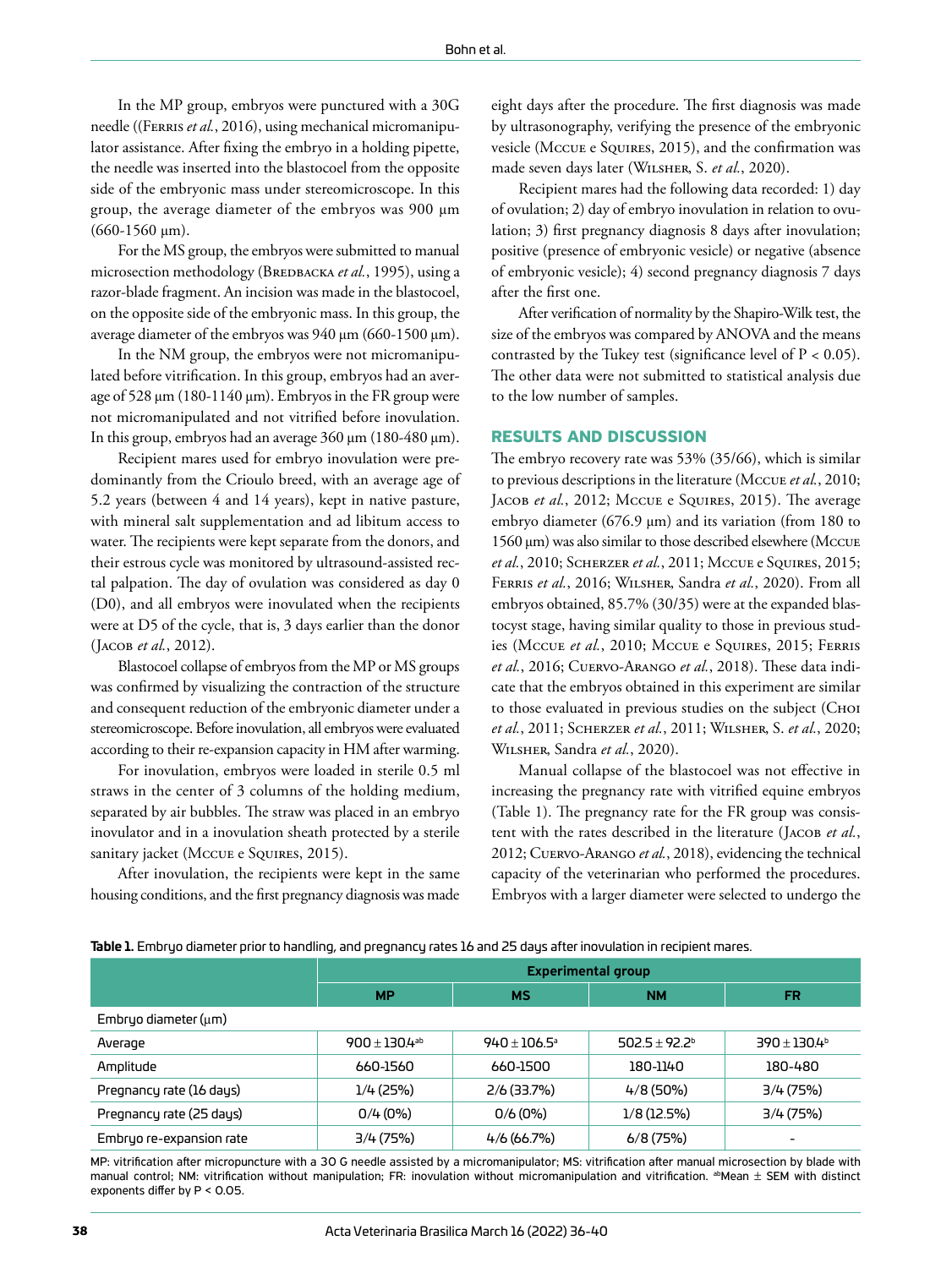blastocoel collapse process, that is, for the MP and MS groups (P < 0.05). Our data suggest that these processes caused irreversible damage to their structures, making it impossible for these embryos to maintain their intrauterine development after inovulation. Initially, the embryos could be cultured *in vitro* after warming, for 24 hours, as mentioned by (SLADE *et al.*, 1985). However, we chose to inovulate the structures to assess the pregnancy rate. Our results coincide with those observed by (Wilsher, Sandra *et al.*, 2020), who used needles of similar diameter, and reported damage to the embryonic capsule and unsatisfactory pregnancy rates. However, (Ferris *et al.*, 2016) reported a pregnancy rate of 46.7% (7/15), using a larger needle (25G). Thus, it is not possible to make inferences about the possible causes of the differences in pregnancy data observed in the cited articles.

The re-expansion rate after warming was 75% (3/4) for embryos in the MP group and 66.7% (4/6) for those in the MS group. In the NM group, in which there was no previous manipulation, the re-expansion rate was 75% (6/8). These data demonstrate that, in general, the cryopreservation process was efficient in maintaining the osmotic control of blastomeres.

The collapse of the blastocoel from large embryos and subsequent vitrification proved to be promising in studies that used micro-precision equipment, keeping most of the embryonic capsule viable (Choi *et al.*, 2010; Scherzer *et al.*, 2011; Diaz *et al.*, 2016; Weiss *et al.*, 2016; Sanchez *et al.*, 2017;

Wilsher *et al.*, 2018). However, when a greater rupture of the embryonic capsule is promoted, as probably occurred in the present study, the pregnancy rates are negatively affected (Wilsher, S. *et al.*, 2020). Although we have not evaluated the embryonic capsule, (STOUT et al., 2005) and (WILSHER, Sandra *et al.*, 2020) showed the essential role of this structure for embryonic survival in the early stages of pregnancy. Thus, apparently, the manipulation techniques used in the present study caused severe lesions in the capsule, preventing embryonic development after inovulation. Confirmation of the extent of the capsule lesion could be evaluated as described by (SKIDMORE et al., 1989), although we chose to inovulate the embryos and assess the pregnancy rate.

Embryos from the MP group, which were punctured using a 30G needle attached to a micromanipulator, generated only one pregnancy (25%; 1/4), diagnosed at 16 days of gestation, but not confirmed at 25 days. These results disagree with those described by (FERRIS et al., 2016), who reported 46% pregnancy rate after 14 days. It is noteworthy that in that study, a needle with smaller diameter should have caused less damage to the embryo, resulting in a higher pregnancy rate.

## **CONCLUSION**

The technique of manual collapse of the blastocoel induced by a needle and by a blade was not efficient in sustaining embryo viability after the reduction of the embryonic diameter for vitrification purposes.

# **REFERENCES**

ALLEN, W. R.; ROWSON, L. E. Surgical and non-surgical egg transfer in horses. **Journal of Reproduction and Fertility Supplements**, n. 23, p. 525-30, 1975.

BARFIELD, J. P. et al. Effect of dehydration prior to cryopreservation of large equine embryos. **Cryobiology,** v. 59, n. 1, p. 36-41, 2009.

BATTUT, I. et al. Success rates when attempting to nonsurgically collect equine embryos at 144, 156 or 168 hours after ovulation. **Equine Veterinary Journal Supplements**, n. 25, p. 60-2, 1997.

BOHN, A. P.; VIEIRA, A. D.; MONDADORI, R. G. Vitrificação de embriões equinos: alternativas para melhorar as taxas de sobrevivência embrionária. **Revista Brasileira Reprodução Animal,** v. 44, n. 3, p. 89-94, 2020.

BREDBACKA, P.; KANKAANPAA, A.; PEIPPO, J. PCR-sexing of bovine embryos: a simplified protocol. **Theriogenology,** v. 44, n. 2, p. 167-76, 1995.

CHOI, Y. H. et al. Viability of equine embryos after puncture of the capsule and biopsy for preimplantation genetic diagnosis. **Reproduction,** v. 140, n. 6, p. 893-902, 2010.

CHOI, Y. H. et al. Successful cryopreservation of expanded equine blastocysts. **Theriogenology,** v. 76, n. 1, p. 143-52, 2011.

CUERVO-ARANGO, J.; CLAES, A. N.; STOUT, T. A. Effect of embryo transfer technique on the likelihood of pregnancy in the mare: a comparison of conventional and Wilsher's forceps-assisted transfer. **Veterinary Record,** v. 183, n. 10, p. 323, 2018.

CUERVO-ARANGO, J.; CLAES, A. N.; STOUT, T. A. E. Small day 8 equine embryos cannot be rescued by a less advanced recipient mare uterus. **Theriogenology,** v. 126, p. 36-40, 2019.

DIAZ, F. et al. Cryopreservation of Day 8 equine embryos after blastocyst micromanipulation and vitrification. **Theriogenology,**  v. 85, n. 5, p. 894-903, 2016.

ELDRIDGE-PANUSKA, W. D. et al. Establishment of pregnancies after serial dilution or direct transfer by vitrified equine embryos. **Theriogenology,** v. 63, n. 5, p. 1308-19, 2005.

FERRIS, R. A. et al. Vitrification of large equine embryos following manual or micromanipulator-assisted blastocoele collapse. **Journal of Equine Veterinary Science,** v. 41, p. 64-65, 2016.

HINRICHS, K.; CHOI, Y. H. Micromanipulation of equine blastocysts to allow vitrification. **Reproduction, Fertility and Development**, v. 28, n. 8, p. 1092-1096, 2016.

HOLT, W. V. Basic aspects of frozen storage of semen. **Animal Reproduction Science,** v. 62, n. 1-3, p. 3-22, 2000.